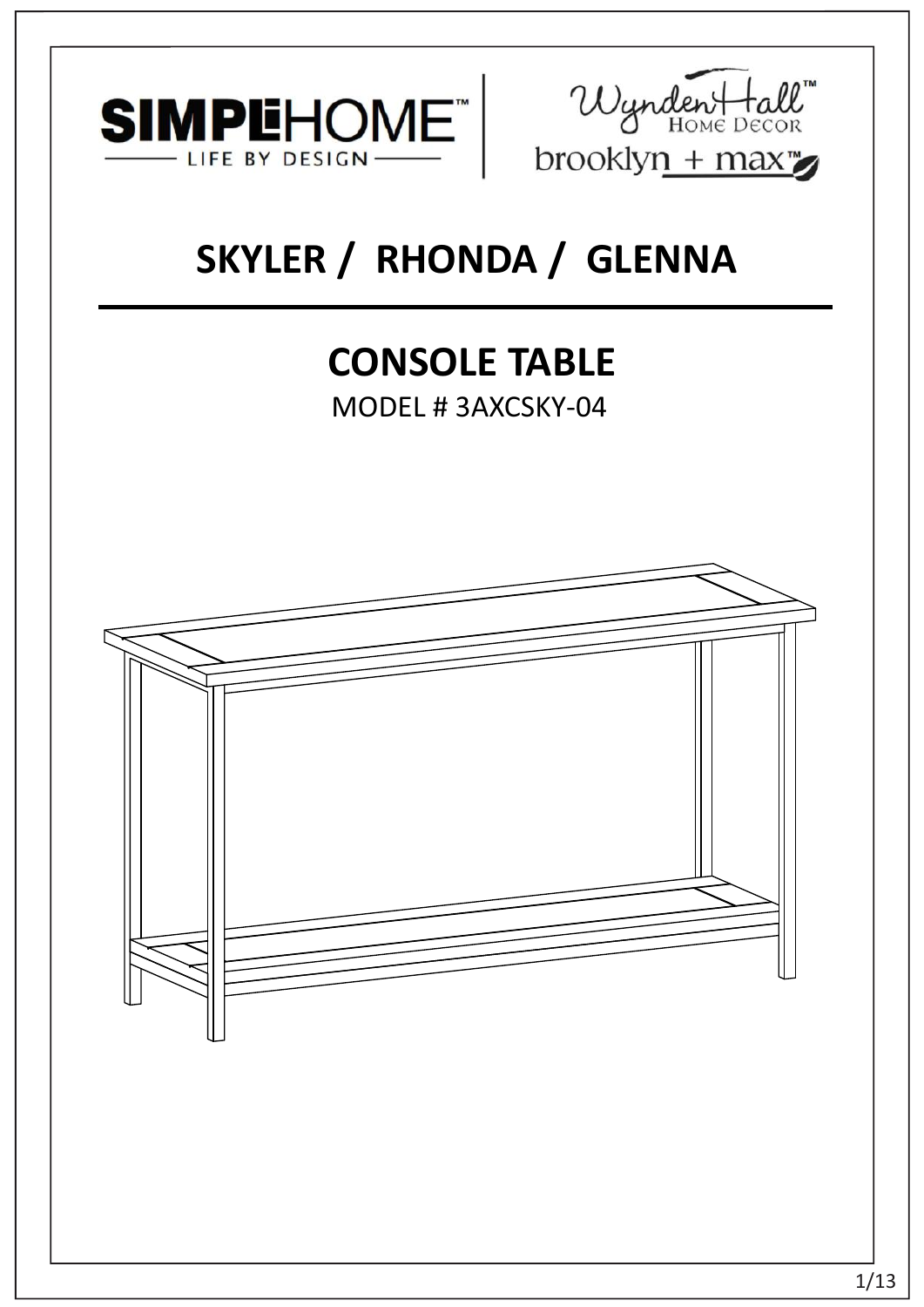





**Questions, problems, assembly help, missing parts? iestions, problems, assembly help, missing paintify**<br>No need to return the product, we will gladly help and ship

proplems, assemply neip, mis<br>o return the product, we will gladly hel<br>your replacement parts free of charge o need to return the product, we will gladly help and shi<br>your replacement parts free of charge<br>Please call Customer Service at 1-866-518-0120 ext. 262 d to return the product, we will gladly help a<br>your replacement parts free of charge<br>call Customer Service at 1-866-518-0120 ex<br>Monday to Friday between 9 am – 4 pm EST ence,<br>ent parts<br>vice at 1<br>betweer<br>or go to

or go to<br>**www.simpli-home.com/parts request** 

**In order to assist you in a timely manner, please have the following information ready: Model # \_\_\_\_\_\_\_\_\_\_\_\_\_\_\_\_\_\_\_\_Part Number or Letter\_\_\_\_\_\_\_\_\_\_\_\_\_\_\_\_\_\_\_\_\_\_**

Model # \_\_\_\_\_\_\_\_\_\_\_\_\_\_\_\_\_\_\_\_\_\_\_\_\_\_\_\_\_Part Number or Letter\_\_\_\_\_\_\_\_\_\_\_\_\_\_\_\_\_\_\_\_\_\_\_<br>Purchased at \_\_\_\_\_\_\_\_\_\_\_\_\_\_\_\_\_\_\_\_\_\_\_Date of Purchase \_\_\_\_\_\_\_\_\_\_\_\_\_\_\_\_\_\_\_\_\_\_\_\_\_\_\_

**If you wish to return the product, please contact the retailer where the product was purchased.**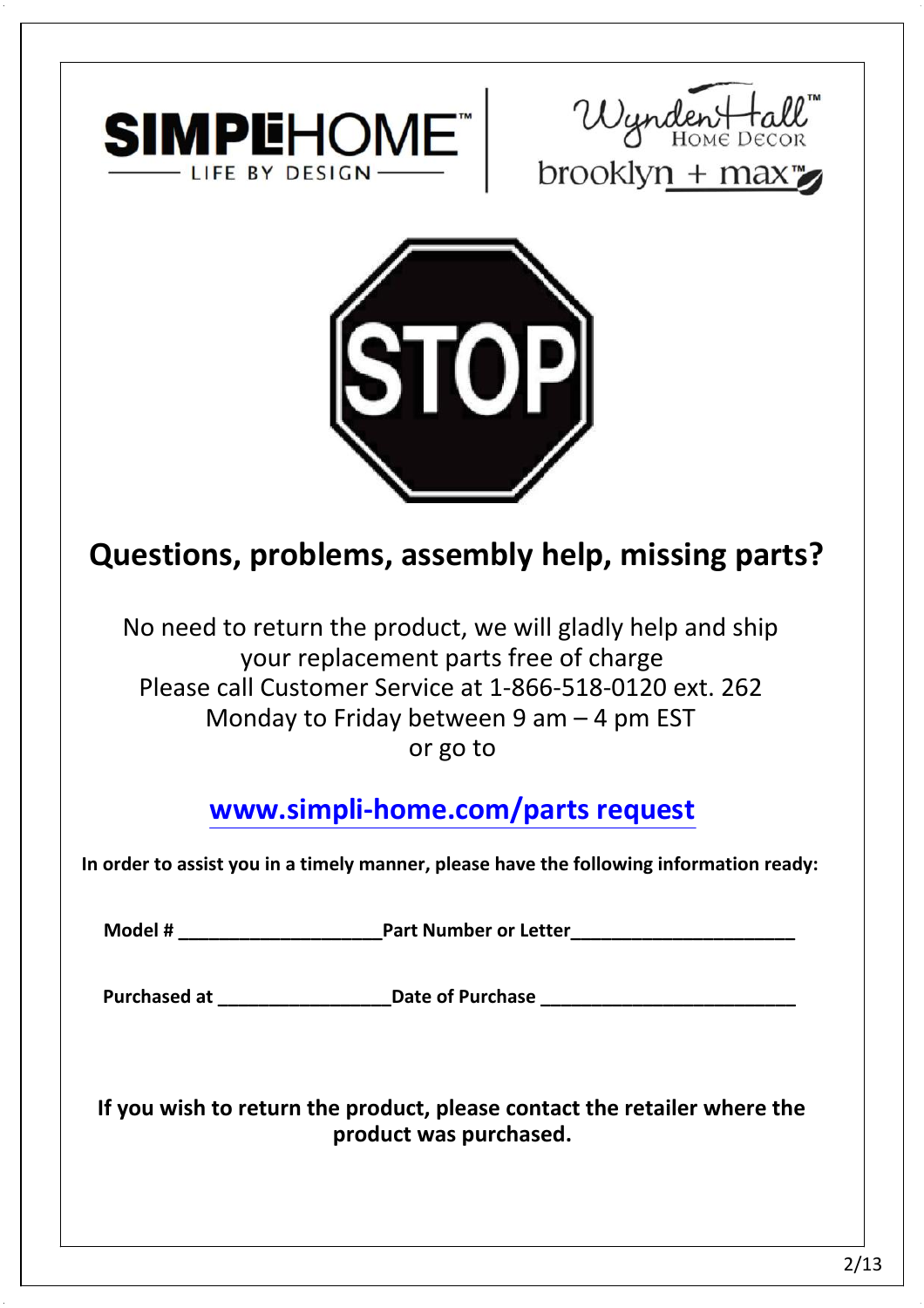**IMPORTANT :** for Please read this manual carefully before beginning **IMPORTANT** : for Please read this manual carefully before begir<br>assembly of this product. keep this manual for future reference. assembly of this product. keep this manual for future reference.<br>SAFETY INFORMATION

SAFETY INFORMATION<br>Identify all the parts and hardware. Do not discard of the packaging until you have CALETT THE CHWATHON<br>Identify all the parts and hardware. Do not discard of the packaging until you have<br>checked that you have all of the parts and hardware required. hardware package mathing an the parts and hardware. Bo not diseard of the packaging after you have checked that you have all of the parts and hardware required. hardware packaging which can be swallowed by children **WARNING:** This item con

**WARNING:** This item contains small parts which can be swallowed by children and pets. keep children and pets away during assembly. to avoid danger of suffocation, always keep plastic bags away from children and pets. We recommend that you assemble this unit on a carpeted floor to avoid scratches. If using power tools, set the tool to low torque to avoid damage.

### **May require 2 people for ease of assembly.**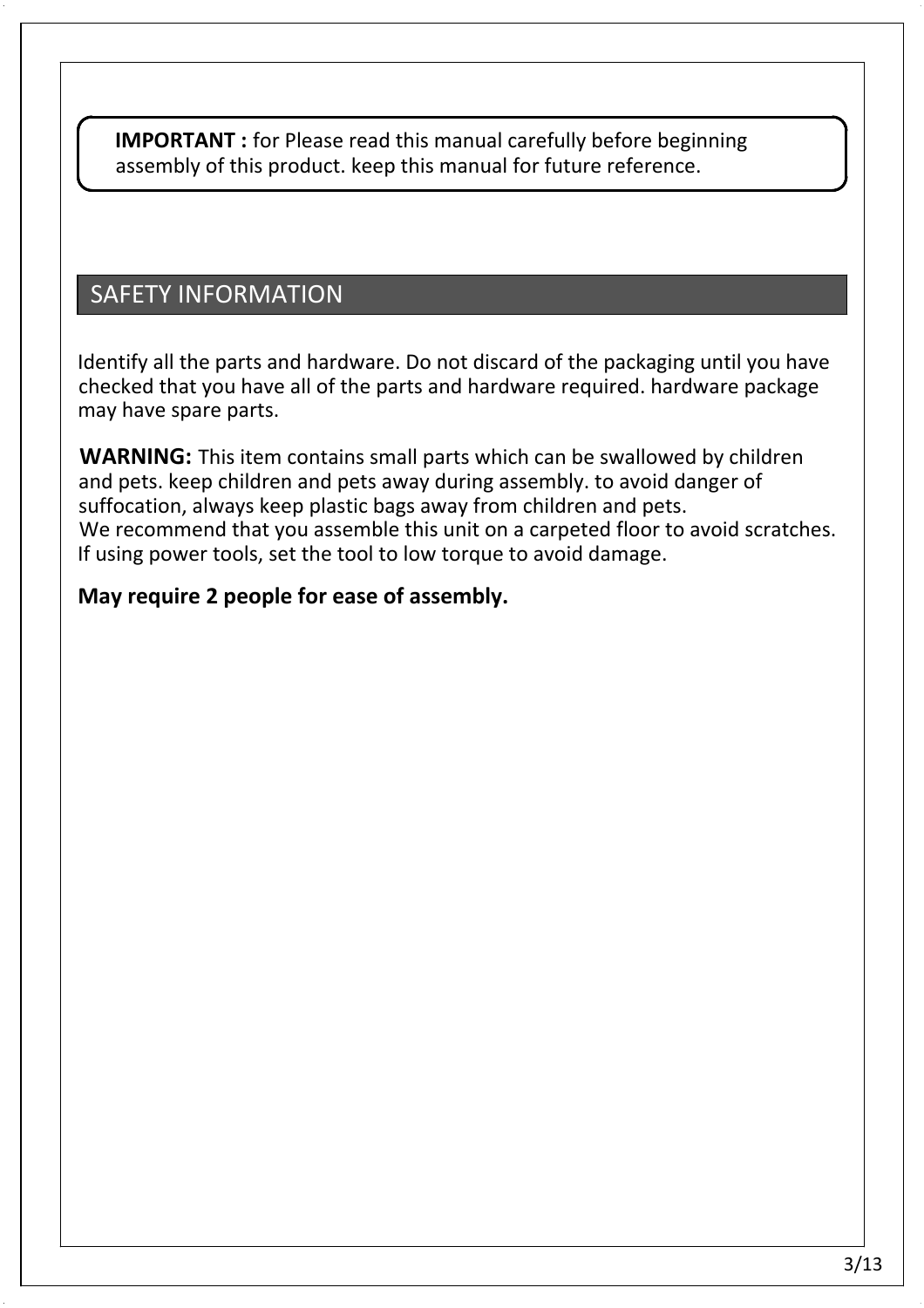# **Wood Furniture Care**

Perhaps the greatest environmental damage to wood furniture comes from wide swings in relative humidity (RH) in our homes. Wood absorbs and desorbs water as relative humidity rises and falls, and in doing so it swells and shrinks. Making matters worse, it expands and contracts unequally along different grain directions. As humidity changes, the components of wooden objects are continually pushing and pulling against each other. This pressure often results in parts of furniture no longer fitting together closely or becoming distorted or breaking from their own internal stresses.

The response to relative humidity changes begins with determining the annual average RH for your particular space. Then try to keep the RH in the space where your furniture is as close to that average as possible, generally within about 10% up or down. De-humidify in the summer and humidify in the winter.

Be aware that raising the temperature lowers the humidity and vice versa. Thus, modern heating systems, which can drive down interior RH in the winter, almost invariably cause problems for furniture. To counteract their effect, you can either modify the RH by keeping furniture containing spaces cooler in the winter or most importantly, have a good working humidifier for your home. A humidistat automatically works to balance the humidity in your home so it is constant. Dry indoor air can suck enough moisture from its surroundings to do permanent damage to wood, causing it to crack or split.

Remember, that not all woods are created equal. Two factors that help determine how rapidly a wood will lose moisture are pore size and surface hardness. A piece made from a dense and hard wood will dry less rapidly than pieces made from softer woods.

Furniture that is sealed and lacquered will lose moisture more slowly than an unfinished piece while pieces with veneer finishes are not only stronger, but lose moisture more slowly than other finishes.

### **To help protect your wood furniture, take these steps:**

- Use a humidifier, preferably one with an automatic control system that can sense the humidity level and adjust itself accordingly. Don't over-humidify; that can damage wood by causing it to expand and contract.
- Keep furniture out of direct sunlight, which can cause it to dry out, crack and warp.
- If you can avoid it, don't put furniture near heating vents. If you must, keep the piece 3 to 4 inches away from the wall, giving the heat and air space to circulate.
- Dust with soft dry cloth.
- Do not use liquid or aerosol products.
- To avoid marking, do not place rubber ON SURFACE (FOOT PADS, ETC)
- For soil build-up, wipe with damp cloth & dry.
- Do not use abrasive cleaner.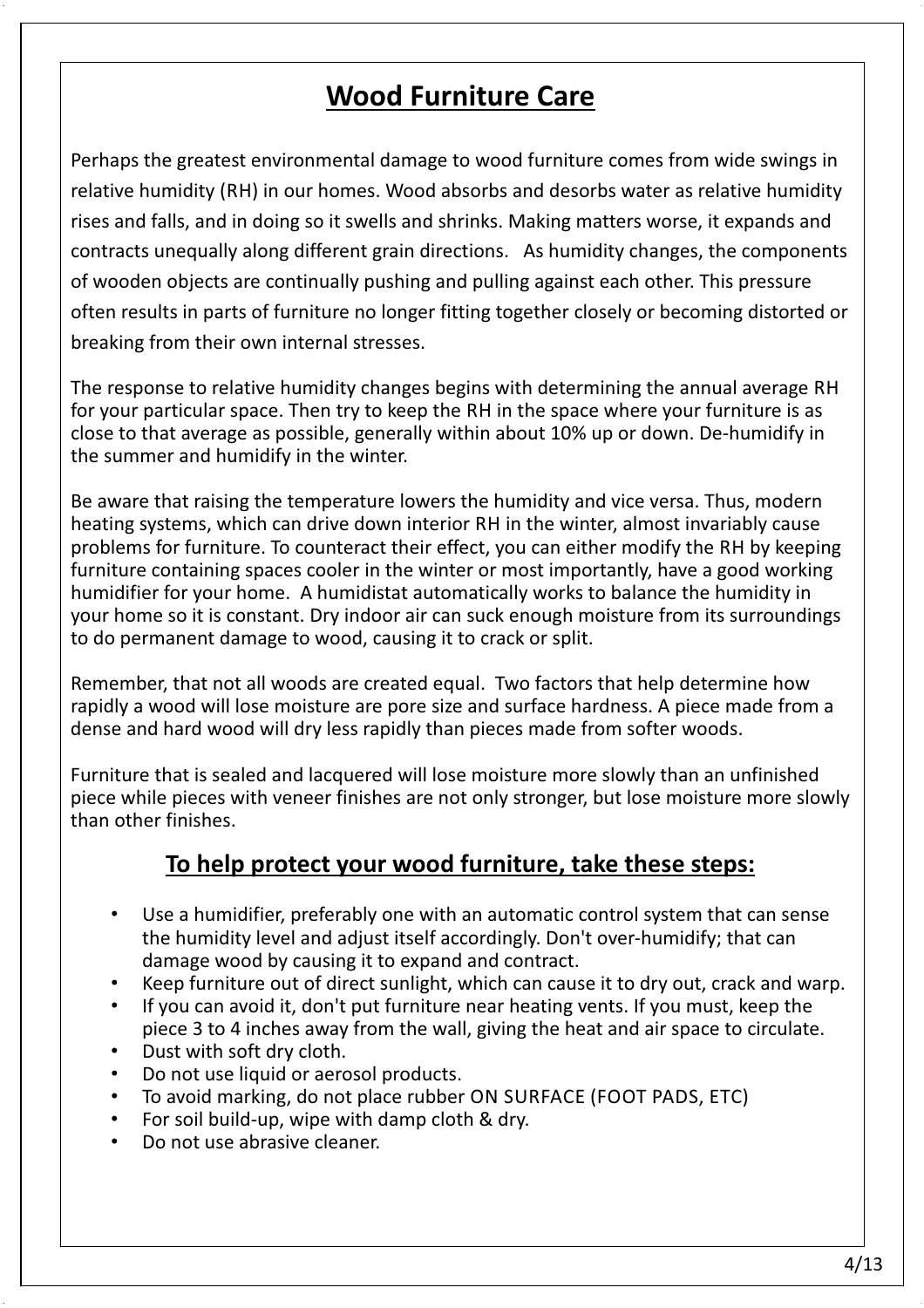### **PRE-ASSEMBLY INFORMATION** MODEL # 3AXCSKY-04

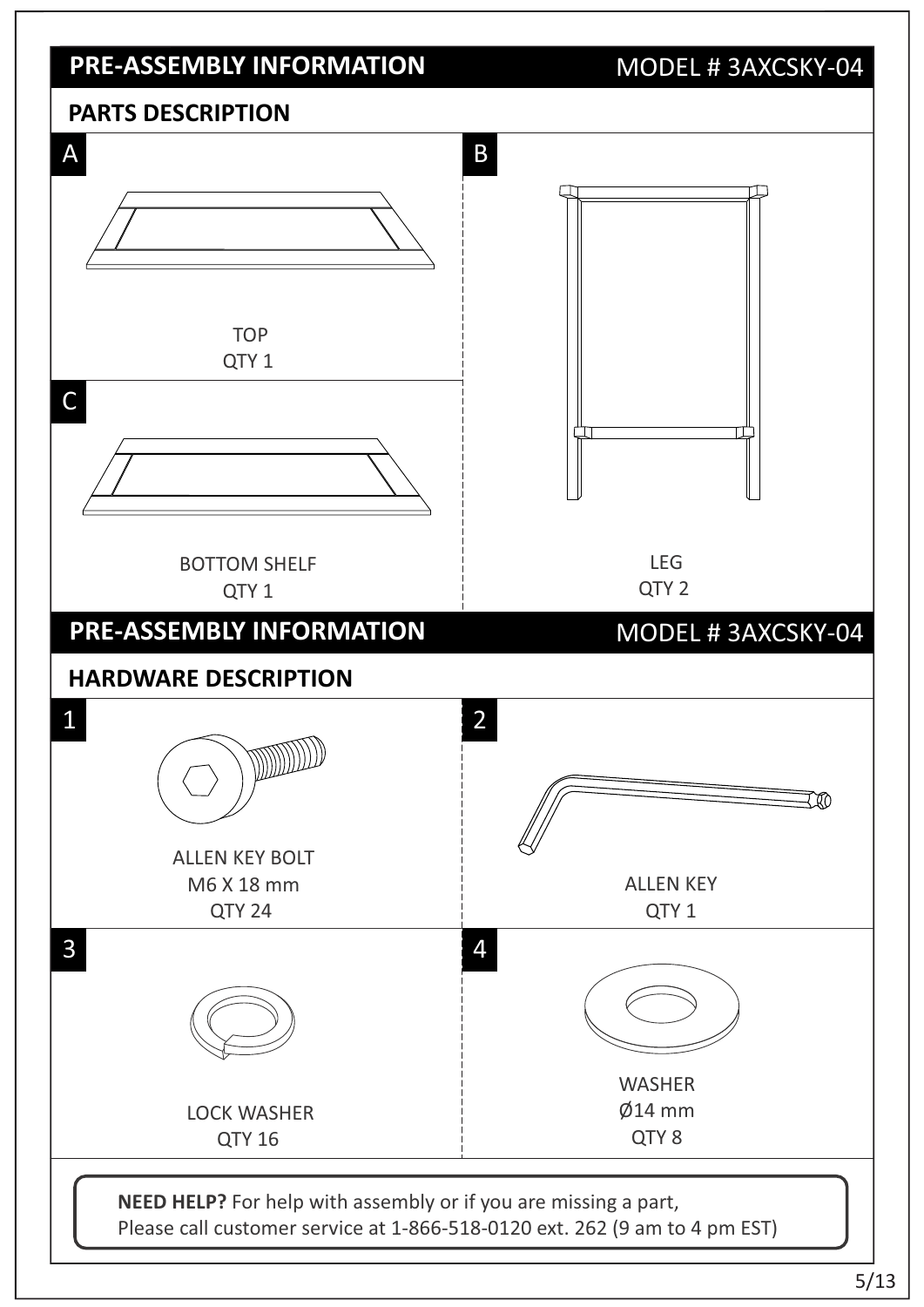# **COMPONENTS – KEY DIAGRAM** MODEL # 3AXCSKY-04

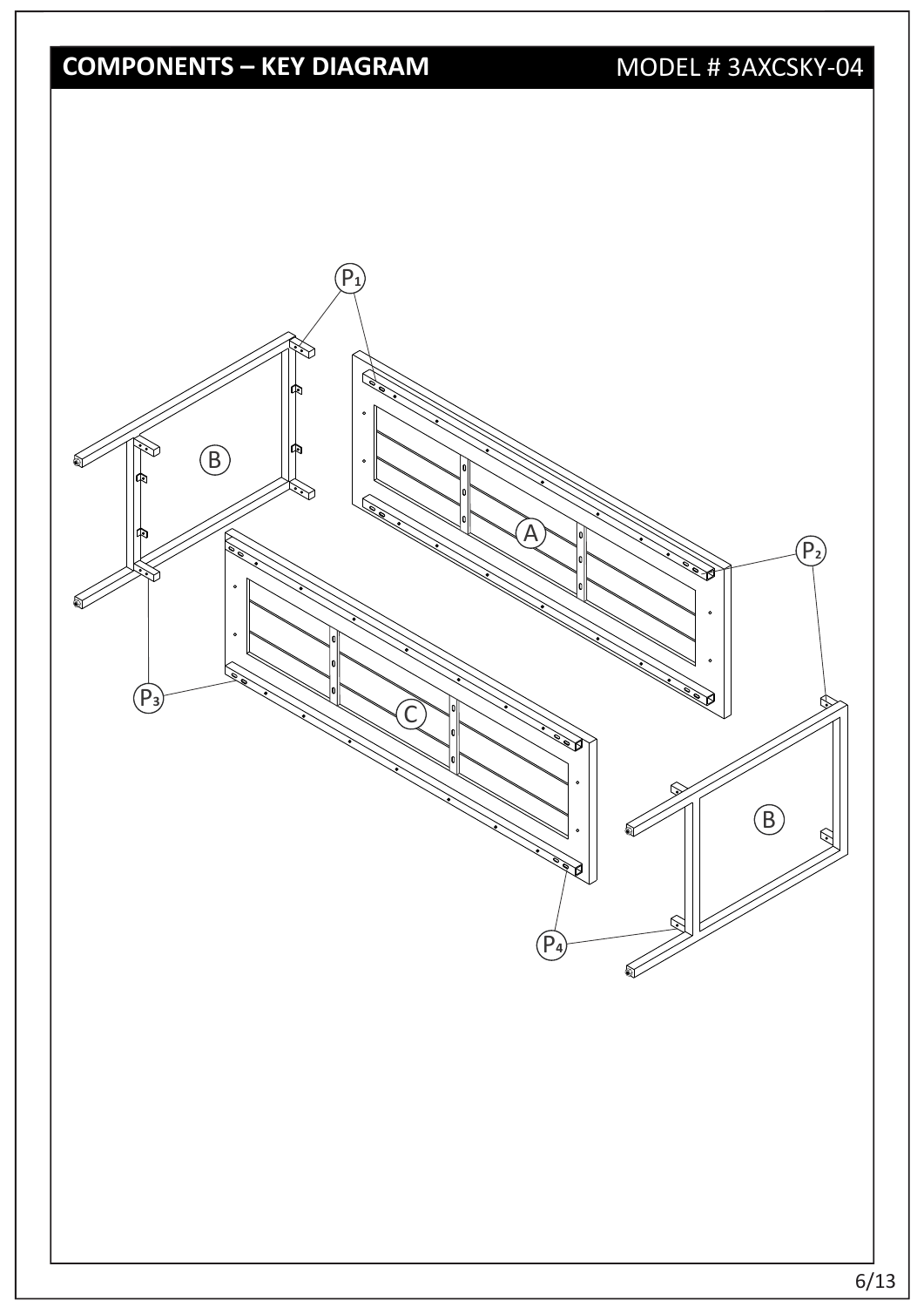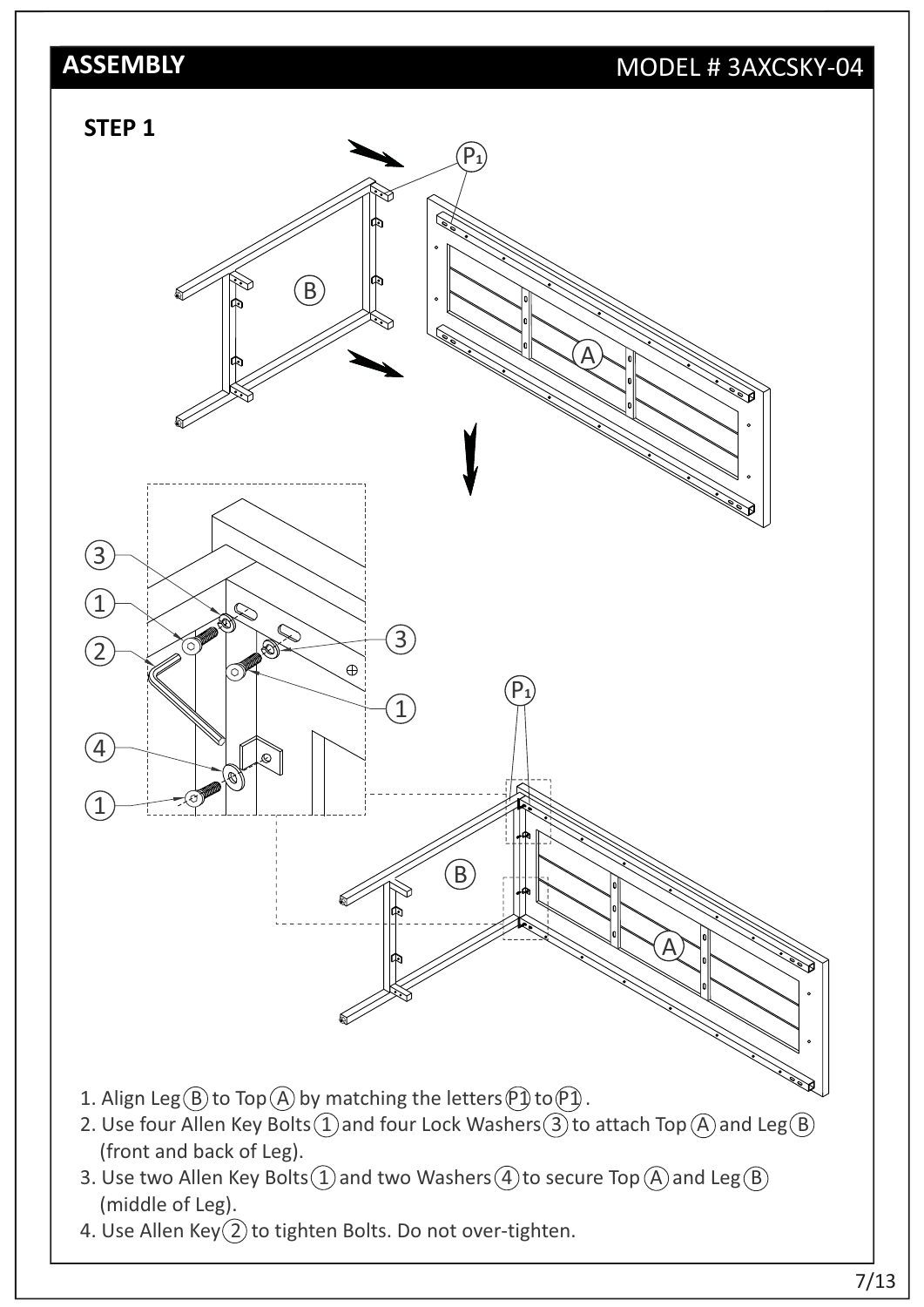

- 1. Align Leg  $(B)$  to Bottom Shelf  $\widehat{C}$  by matching the letters  $\widehat{P}$  to  $\widehat{P}$  .
- 2. Use four Allen Key Bolts  $(1)$  and four Lock Washers  $(3)$  to attach Bottom Shelf  $(C)$  and  $Leg(B)$  (front and back of Leg).
- 3. Use two Allen Key Bolts  $(1)$  and two Washers  $(4)$  to secure Bottom Shelf  $(C)$  and Leg $(B)$ (middle of Leg).
- 4. Use Allen Key $(2)$  to tighten Bolts. Do not over-tighten.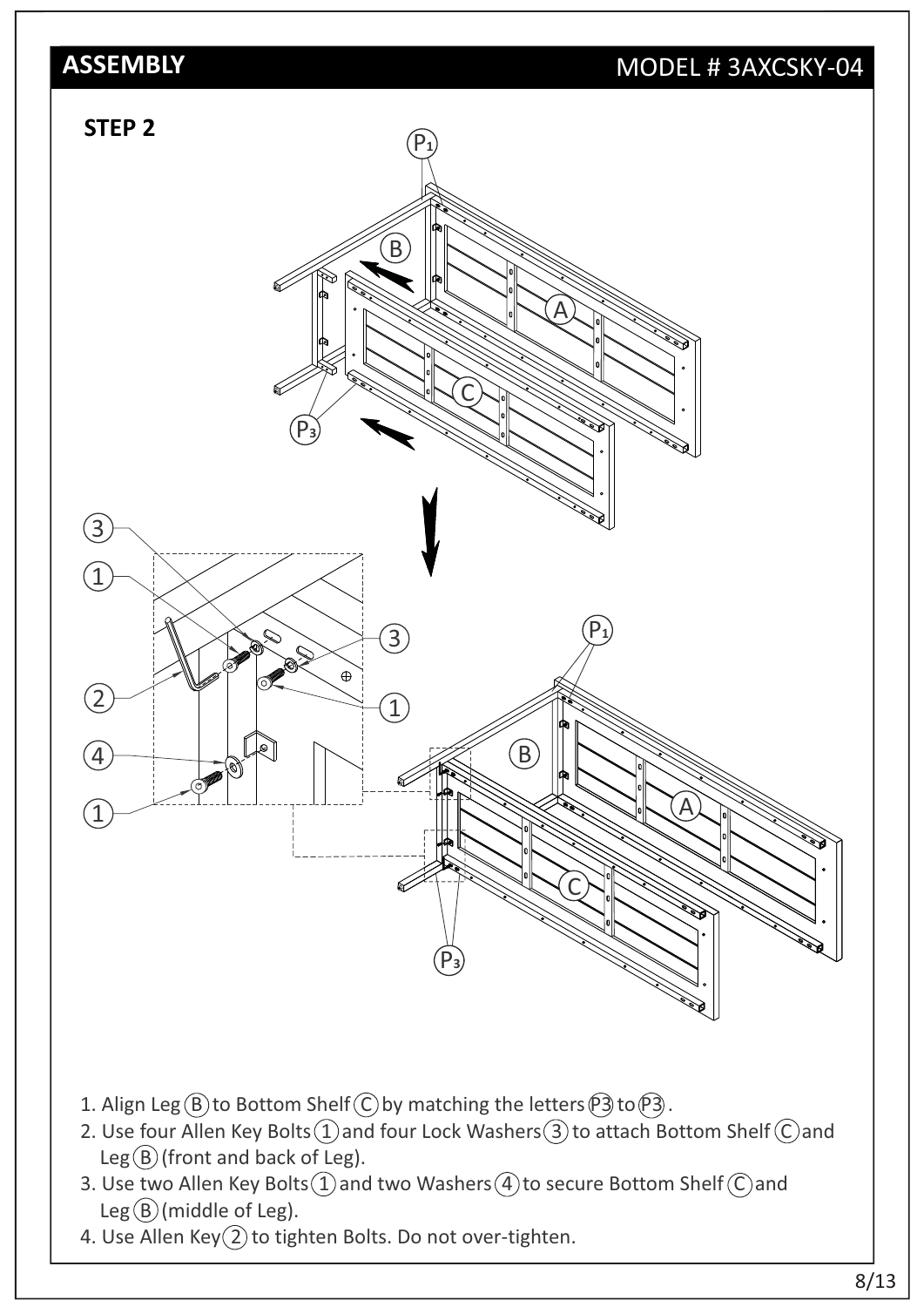### **STEP 3**

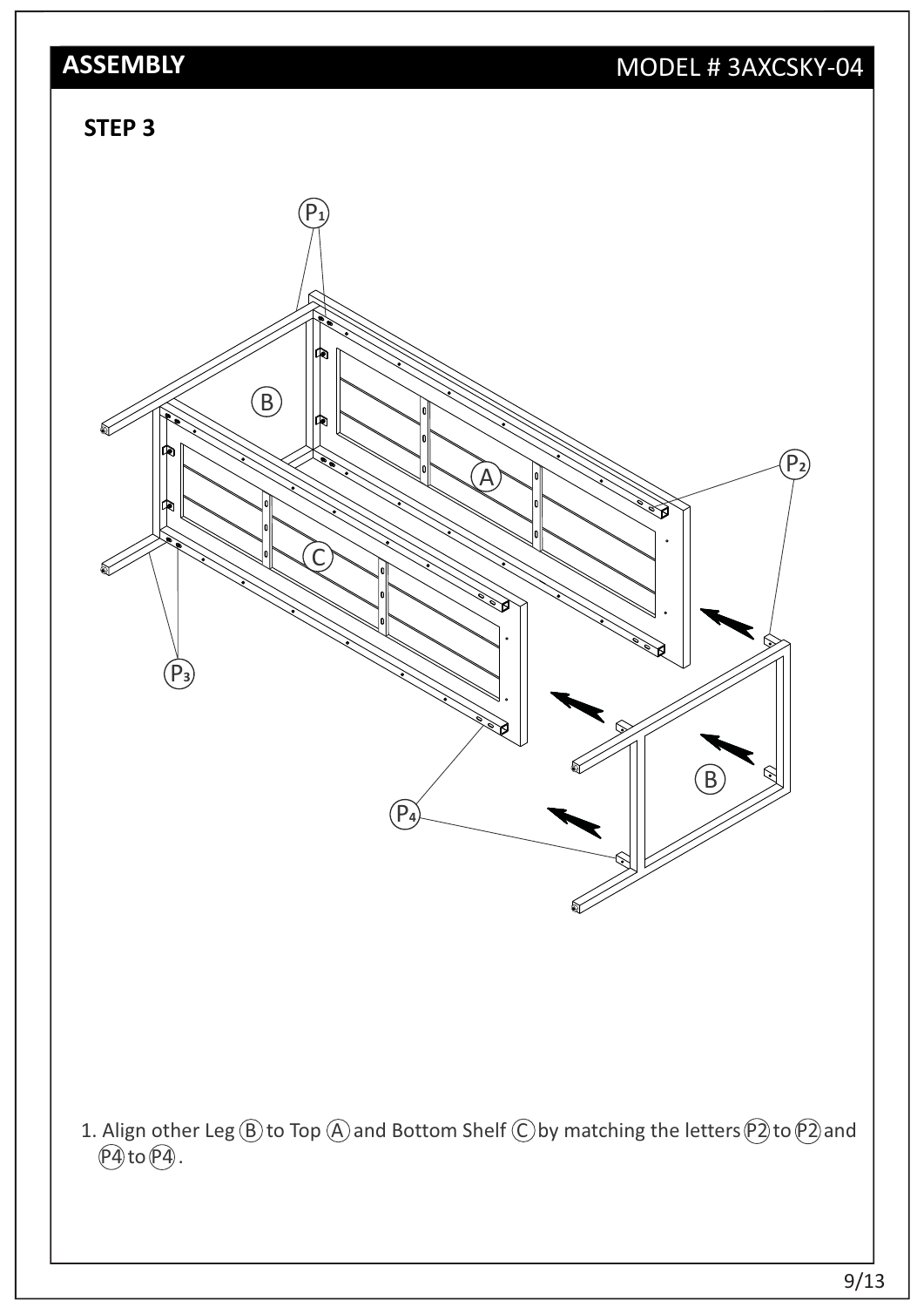### **STEP 4**



- 2. Use four Allen Key Bolts  $\widetilde{(1)}$  and four Lock Washers  $\widetilde{(3)}$  to attach Top  $\widetilde{(A)}$  and Leg  $\widetilde{(B)}$ (front and back of Leg).
- 3. Use two Allen Key Bolts  $(1)$  and two Washers  $(4)$  to secure Top  $(A)$  and Leg  $(B)$ (middle of Leg).
- 4. Use Allen Key $(2)$  to tighten Bolts. Do not over-tighten.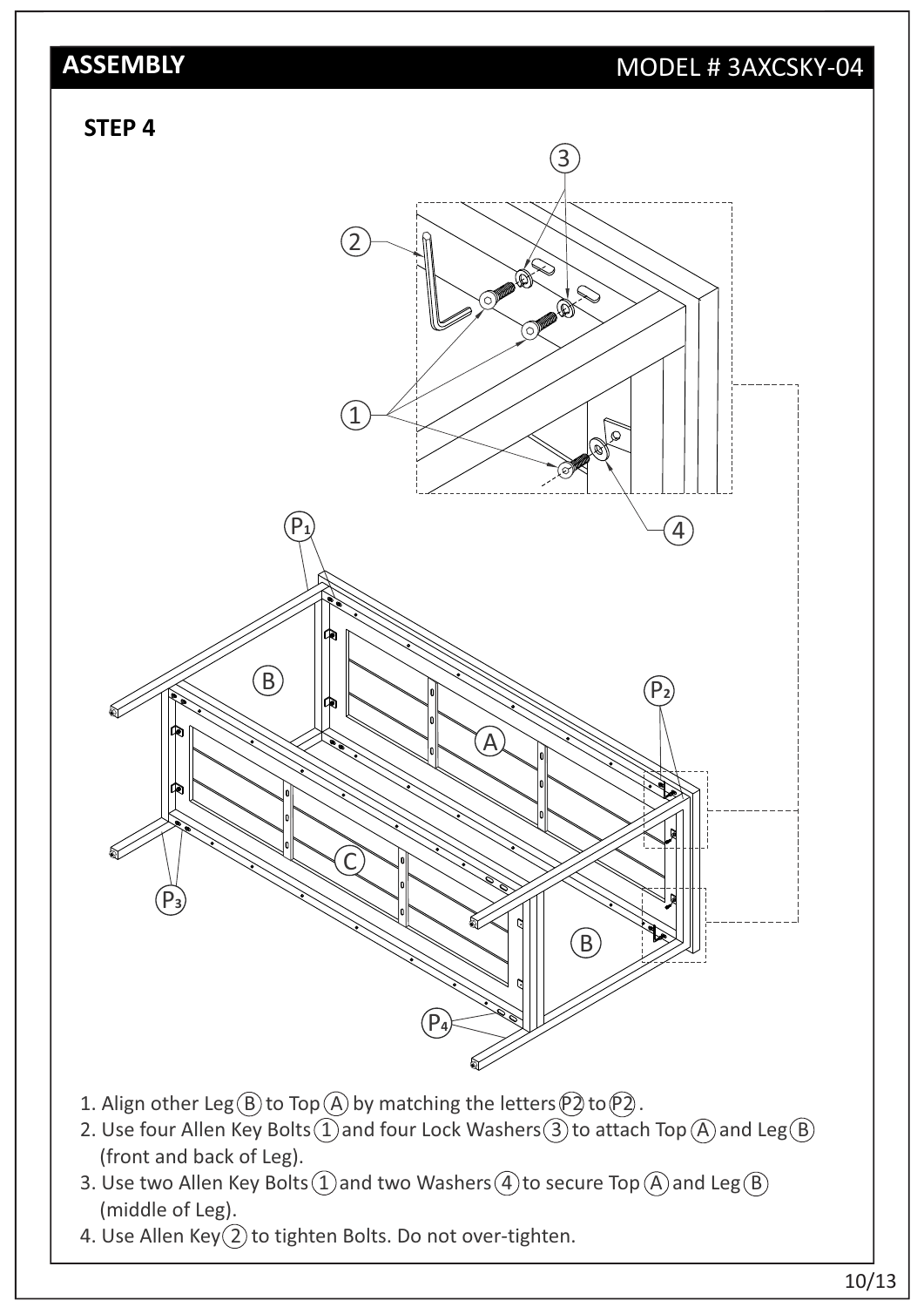### **STEP 5**



- 3. Use two Allen Key Bolts  $(1)$  and two Washers  $(4)$  to secure Bottom Shelf  $(C)$  and Leg $(\widehat{B})$ (middle of Leg).
- 4. Use Allen Key $(2)$  to tighten Bolts. Do not over-tighten.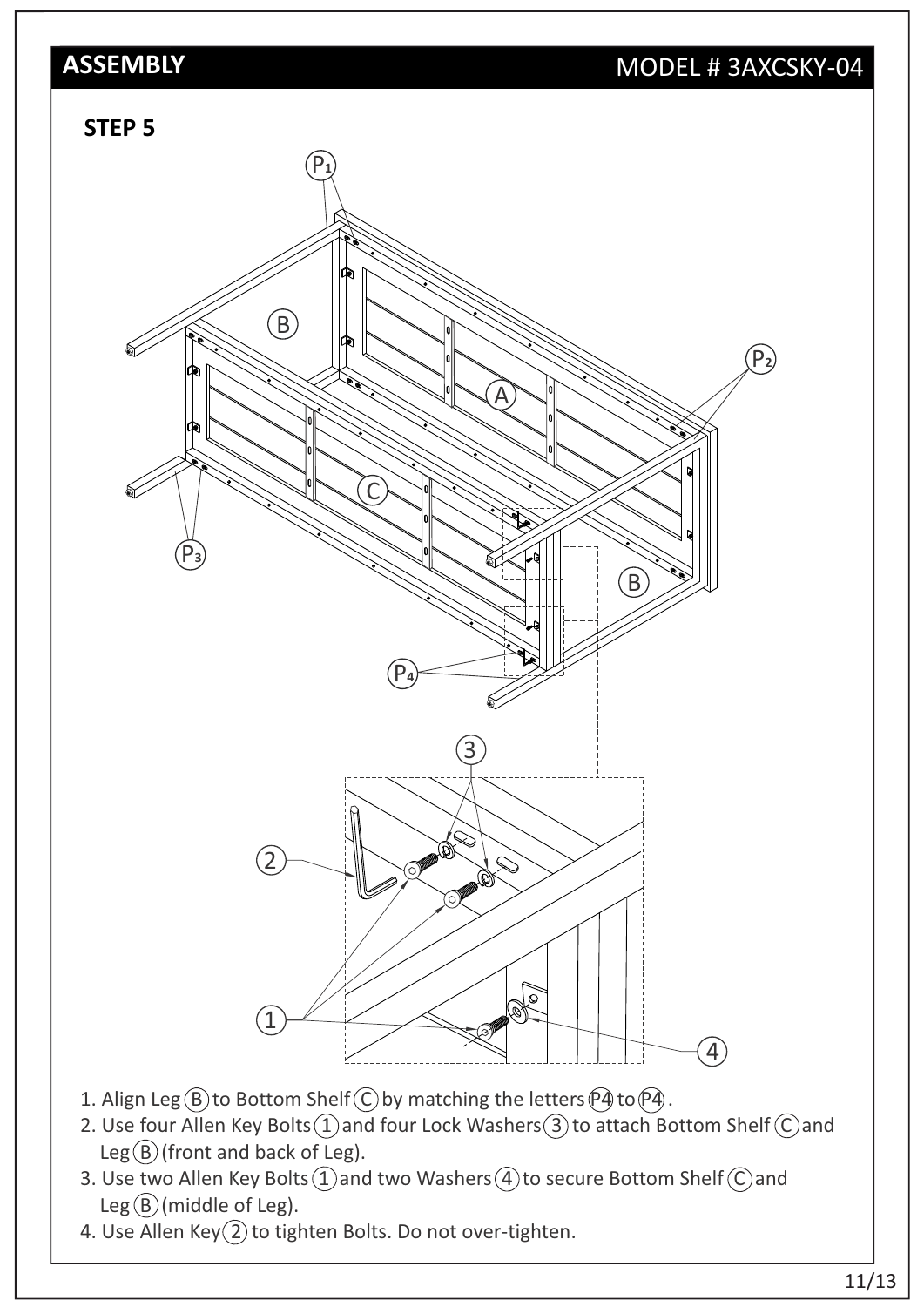